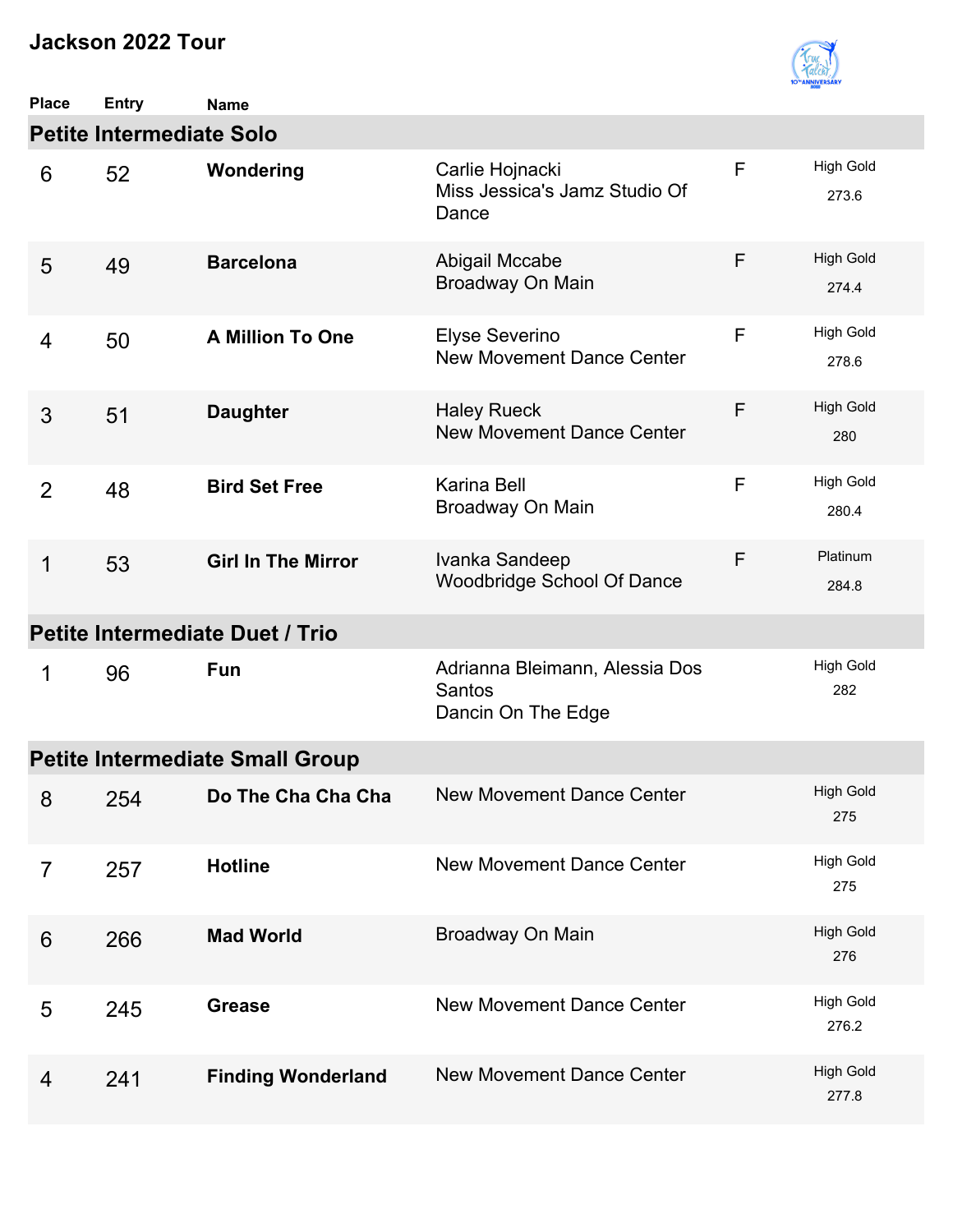

| <b>Place</b>   | <b>Entry</b>                    | <b>Name</b>            |                                                         |              |                           |
|----------------|---------------------------------|------------------------|---------------------------------------------------------|--------------|---------------------------|
| 3              | 237                             | <b>Telephone</b>       | <b>New Movement Dance Center</b>                        |              | <b>High Gold</b><br>281.2 |
| 2              | 264                             | <b>Embers</b>          | <b>Woodbridge School Of Dance</b>                       |              | <b>High Gold</b><br>281.6 |
| 1              | 265                             | <b>Hair Up</b>         | Kaye-Iynn Dance Studio                                  |              | <b>High Gold</b><br>282.4 |
|                | <b>Junior Intermediate Solo</b> |                        |                                                         |              |                           |
| 10             | 60                              | <b>Money</b>           | Emma Sudman<br>Miss Jessica's Jamz Studio Of<br>Dance   | F            | Platinum<br>285.2         |
| 9              | 68                              | <b>Shake The Room</b>  | Maya Gialanella<br>Kaye-Iynn Dance Studio               | F            | Platinum<br>285.4         |
| 8              | 64                              | <b>Canned Heat</b>     | <b>Isabella Veras</b><br>Kaye-Iynn Dance Studio         | F            | Platinum<br>285.6         |
| $\overline{7}$ | 93                              | <b>Sing</b>            | Lauren Suhan<br>Kaye-Iynn Dance Studio                  | F            | Platinum<br>285.8         |
| 6              | 77                              | <b>Atlas Daughter</b>  | Alanna Chen<br>Kaye-Iynn Dance Studio                   | F            | Platinum<br>286.2         |
| 5              | 67                              | <b>Baby I'm A Star</b> | Arianna Taveras<br>Kaye-Iynn Dance Studio               | $\mathsf{F}$ | Platinum<br>286.8         |
| 4              | 75                              | <b>All By Myself</b>   | Ariana Mendez<br>Miss Jessica's Jamz Studio Of<br>Dance | F            | Platinum<br>287.4         |
| 3              | 87                              | My Way                 | Jaehwa Alvarez<br>Joann's School Of Dance               | F            | Platinum<br>288.2         |
| $\overline{2}$ | 56                              | 12 Step                | Evelyn Robinson<br>Kaye-Iynn Dance Studio               | F            | Platinum<br>289.2         |
|                | 94                              | <b>Salute</b>          | Mia Loria<br>Kaye-Iynn Dance Studio                     | F            | Platinum<br>289.2         |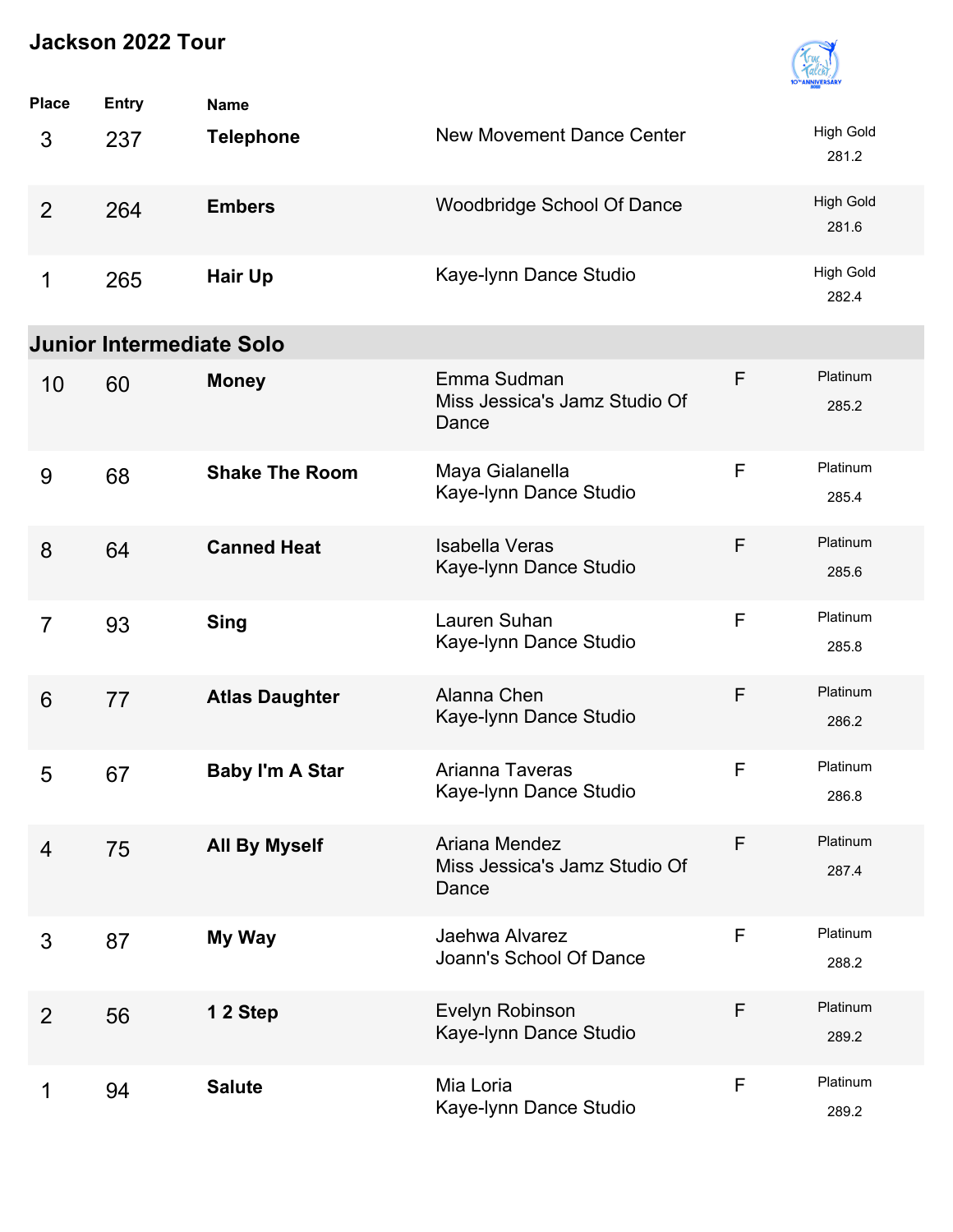

| <b>Place</b>   | <b>Entry</b>   | <b>Name</b>                                        |                                                                                        |                           |
|----------------|----------------|----------------------------------------------------|----------------------------------------------------------------------------------------|---------------------------|
|                |                | Junior Intermediate Duet / Trio                    |                                                                                        |                           |
| 10             | $\overline{4}$ | <b>Instruction</b>                                 | Daniela Sassone, Sophia Sisto<br><b>New Movement Dance Center</b>                      | <b>High Gold</b><br>271.8 |
| 9              | 9              | <b>Powerhouse</b>                                  | Chae Earp, Olivia Nelson<br>Broadway On Main                                           | <b>High Gold</b><br>273.8 |
| 8              | $\overline{2}$ | <b>Uptown Funk</b>                                 | Francesca Orlando, Arabella<br>Woltering, Aundrea Woltering<br>Howell Academy Of Dance | <b>High Gold</b><br>275.6 |
| $\overline{7}$ | $\overline{7}$ | The Party's Just Begun                             | Maya Gialanella, Rachel Veltman<br>Kaye-Iynn Dance Studio                              | <b>High Gold</b><br>275.6 |
| 6              | 144            | <b>Yes Yes I Can</b>                               | Zoey Avon, Juliana Sarriugarte<br><b>Dance Concepts</b>                                | <b>High Gold</b><br>275.8 |
| 5              | 3              | <b>Remember</b>                                    | Teresa Hionas, Ariana Mendez<br>Miss Jessica's Jamz Studio Of<br>Dance                 | <b>High Gold</b><br>278.4 |
| $\overline{4}$ | 6              | <b>We'll Be The Stars</b>                          | Arabella Woltering, Aundrea<br>Woltering, Ivy Woltering<br>Howell Academy Of Dance     | <b>High Gold</b><br>280.4 |
| 3              | 8              | <b>These Boots Were</b><br><b>Made For Walkin'</b> | Lauren Suhan, Sofia Suhan<br>Kaye-Iynn Dance Studio                                    | <b>High Gold</b><br>280.4 |
| $\overline{2}$ | 5              | <b>Whoomp There It Is</b>                          | Mia Loria, Arianna Taveras<br>Kaye-Iynn Dance Studio                                   | Platinum<br>285.4         |
| 1              | 10             | <b>Emergency</b>                                   | Amanda Coughlin, Abigail<br>Sussman<br>Howell Academy Of Dance                         | Platinum<br>290.8         |
|                |                | <b>Junior Intermediate Small Group</b>             |                                                                                        |                           |
| 10             | 242            | <b>Everybody Want To</b><br><b>Rule The World</b>  | <b>Dance Concepts</b>                                                                  | <b>High Gold</b><br>281   |
| 9              | 263            | I Will Wait                                        | Miss Jessica's Jamz Studio Of<br>Dance                                                 | <b>High Gold</b><br>281.6 |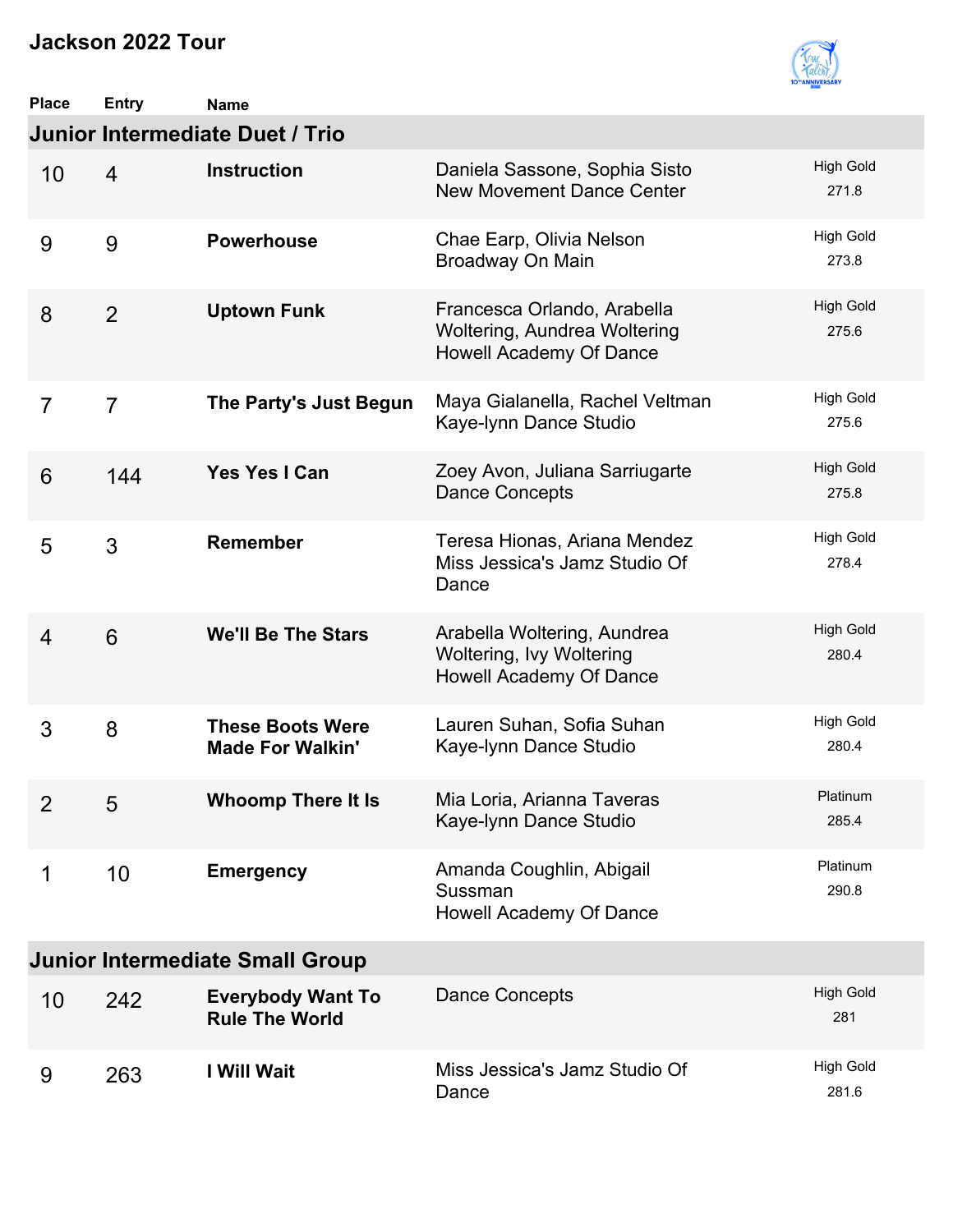

| <b>Place</b>   | <b>Entry</b> | <b>Name</b>                            |                                        |                           |
|----------------|--------------|----------------------------------------|----------------------------------------|---------------------------|
| 8              | 243          | <b>Capture The Crown</b>               | Joann's School Of Dance                | <b>High Gold</b><br>281.6 |
| $\overline{7}$ | 236          | <b>Fly</b>                             | Kaye-Iynn Dance Studio                 | Platinum<br>283.2         |
| 6              | 249          | <b>Rescue You</b>                      | <b>New Movement Dance Center</b>       | Platinum<br>283.4         |
| 5              | 253          | <b>Spell Block Tango</b>               | <b>New Movement Dance Center</b>       | Platinum<br>283.6         |
| 4              | 256          | <b>Legs</b>                            | Miss Jessica's Jamz Studio Of<br>Dance | Platinum<br>285           |
| 3              | 244          | <b>Missy</b>                           | Kaye-Iynn Dance Studio                 | Platinum<br>285.2         |
| $\overline{2}$ | 260          | I Want You Back                        | <b>Woodbridge School Of Dance</b>      | Platinum<br>286           |
| 1              | 250          | No Way                                 | Kaye-Iynn Dance Studio                 | Platinum<br>287.2         |
|                |              | <b>Junior Intermediate Large Group</b> |                                        |                           |
| 10             | 12           | <b>Material Girl</b>                   | <b>Woodbridge School Of Dance</b>      | <b>High Gold</b><br>277   |
| 9              | 11           | <b>Whip It</b>                         | Kaye-Iynn Dance Studio                 | High Gold<br>279.6        |
| 8              | 161          | <b>Mount Everest</b>                   | Joann's School Of Dance                | <b>High Gold</b><br>281.8 |
| $\overline{7}$ | 16           | <b>Looking Glass</b>                   | Woodbridge School Of Dance             | <b>High Gold</b><br>282.4 |
| 6              | 156          | <b>Fergalicious</b>                    | Miss Jessica's Jamz Studio Of<br>Dance | Platinum<br>283           |
| 5              | 15           | <b>Pump It</b>                         | Kaye-Iynn Dance Studio                 | Platinum<br>284.2         |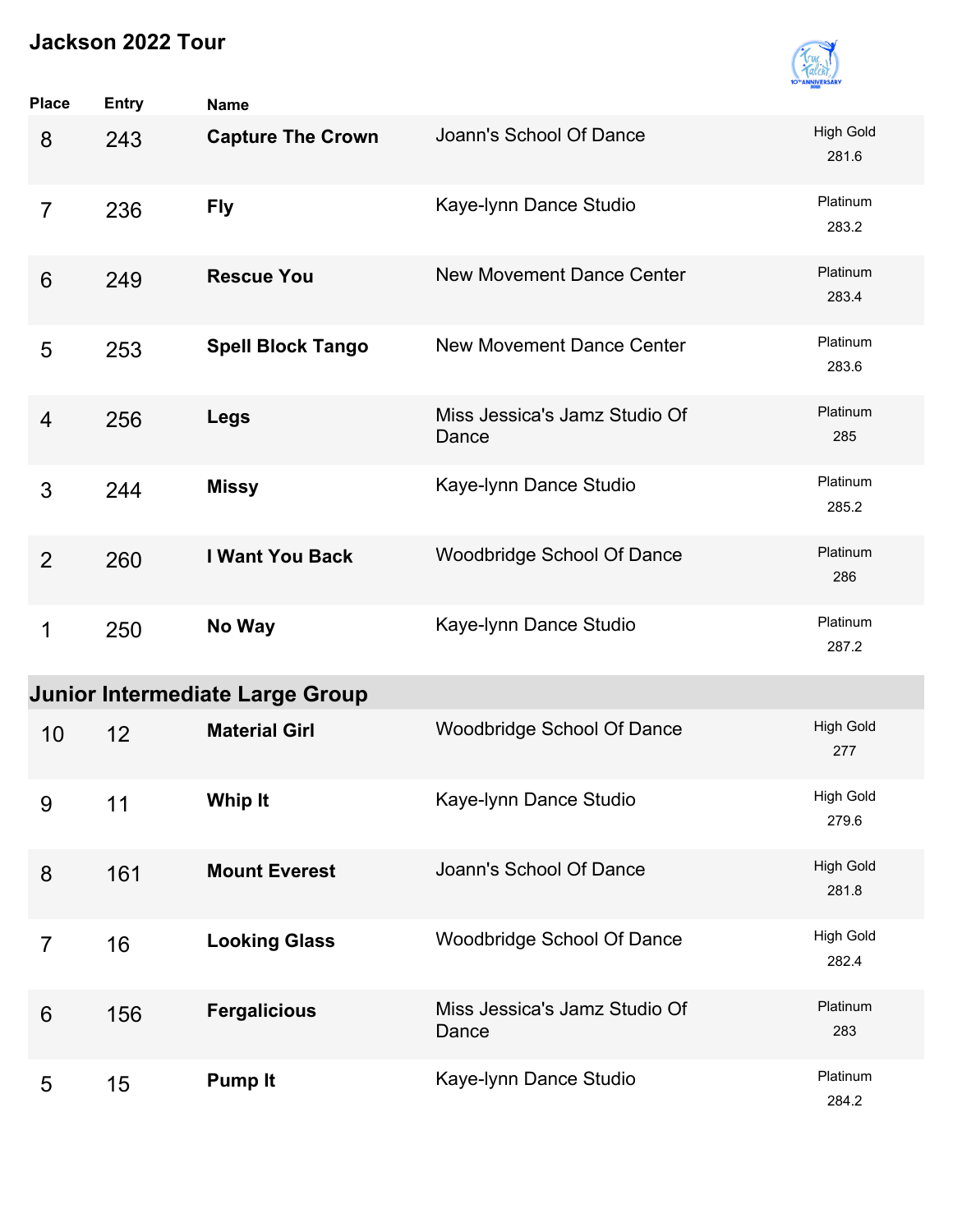

| <b>Place</b>   | <b>Entry</b>                  | <b>Name</b>                                |                                               |   |                           |
|----------------|-------------------------------|--------------------------------------------|-----------------------------------------------|---|---------------------------|
| $\overline{4}$ | 148                           | <b>The Wizarding World</b>                 | Joann's School Of Dance                       |   | Platinum<br>285.4         |
| 3              | 18                            | <b>Haterz</b>                              | Kaye-Iynn Dance Studio                        |   | Platinum<br>286.2         |
| $\overline{2}$ | 157                           | A Little Party 20'S Style                  | New Movement Dance Center                     |   | Platinum<br>287           |
| 1              | 151                           | <b>Hunger Games</b>                        | <b>New Movement Dance Center</b>              |   | Platinum<br>288.4         |
|                |                               | <b>Junior Intermediate Production</b>      |                                               |   |                           |
| 4              | 169                           | <b>The Chorus Line</b>                     | Miss Jessica's Jamz Studio Of<br>Dance        |   | <b>High Gold</b><br>281.6 |
| 3              | 176                           | <b>Girls Just Wanna Have</b><br><b>Fun</b> | Dance Concepts                                |   | Platinum<br>285.2         |
| $\overline{2}$ | 153                           | <b>Netflix</b>                             | Joann's School Of Dance                       |   | Platinum<br>285.2         |
| 1              | 183                           | <b>The School Of Missy</b>                 | Joann's School Of Dance                       |   | Platinum<br>285.6         |
|                | <b>Teen Intermediate Solo</b> |                                            |                                               |   |                           |
| 10             | 373                           | <b>She Used to be Mine</b>                 | <b>Sydney Huges</b><br>Kaye-Iynn Dance Studio | F | <b>High Gold</b><br>281.6 |
| 9              | 302                           | Alright okay you win                       | Marie Sill<br>Howell Academy Of Dance         | F | <b>High Gold</b><br>282.2 |
| 8              | 313                           | <b>Cruel Summer</b>                        | Samantha Sanderson<br>Howell Academy Of Dance | F | <b>High Gold</b><br>282.2 |
| $\overline{7}$ | 292                           | <b>Soldier</b>                             | <b>Emily Cuomo</b><br>Kaye-Iynn Dance Studio  | F | <b>High Gold</b><br>282.4 |
| 6              | 315                           | <b>Painting Greys</b>                      | Kayla Perry<br>Howell Academy Of Dance        | F | <b>High Gold</b><br>282.6 |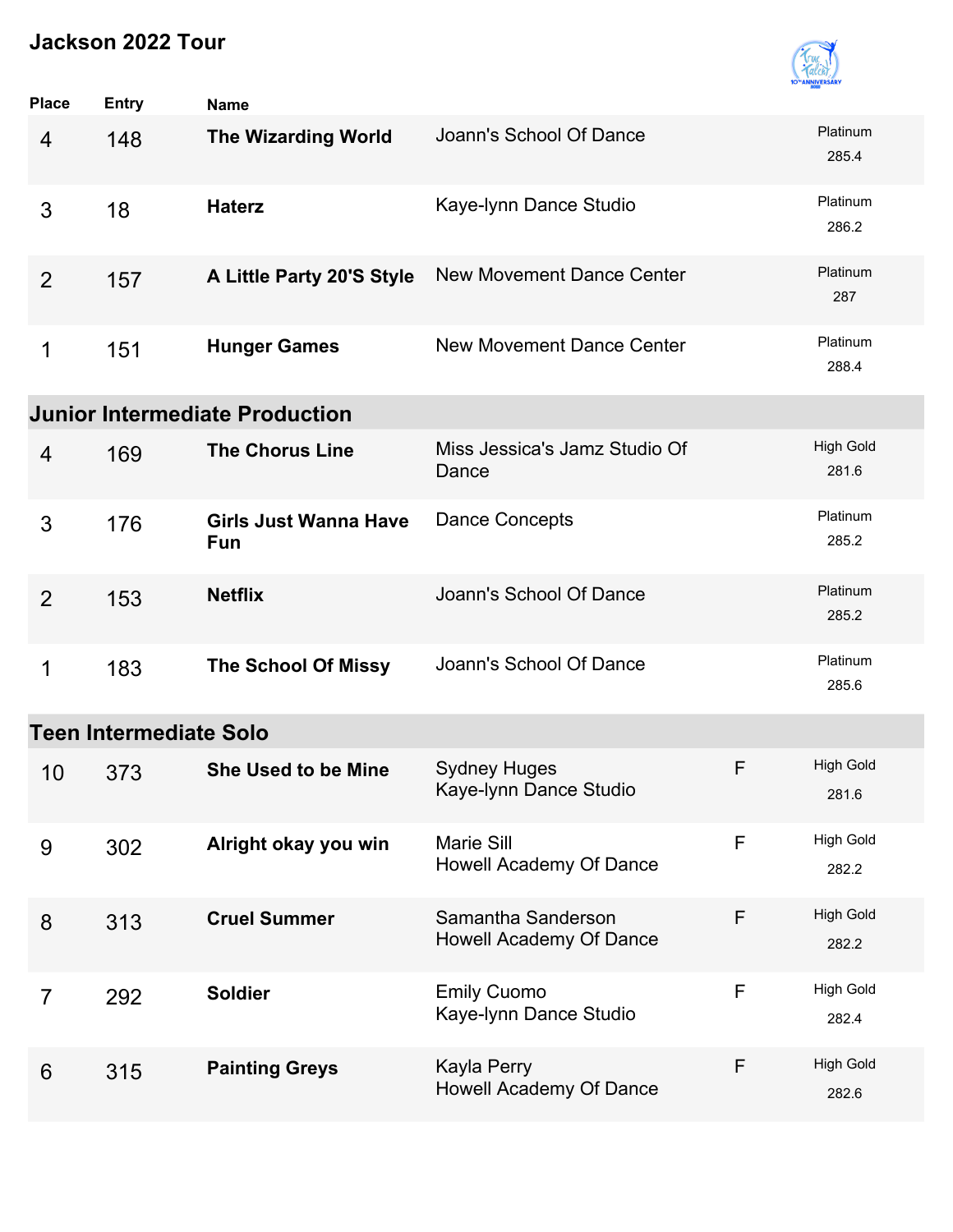

| <b>Place</b>   | <b>Entry</b> | <b>Name</b>                                 |                                                                                           |   |                           |
|----------------|--------------|---------------------------------------------|-------------------------------------------------------------------------------------------|---|---------------------------|
| 5              | 307          | <b>Beauty Lies</b>                          | <b>Emily Rafano</b><br>Kaye-Iynn Dance Studio                                             | F | <b>High Gold</b><br>282.8 |
| $\overline{4}$ | 318          | <b>La Devotee</b>                           | <b>Heather Yu</b><br>Kaye-Iynn Dance Studio                                               | F | Platinum<br>283           |
| 3              | 299          | <b>To Build A Home</b>                      | Anisha Bag<br>Kaye-Iynn Dance Studio                                                      | F | Platinum<br>283.8         |
| 2              | 293          | An Evening I Will Not<br><b>Forget</b>      | Madeline Cannon-Falcao<br>Joann's School Of Dance                                         | F | Platinum<br>286.2         |
| 1              | 308          | <b>Old Days</b>                             | <b>Teresa Hionas</b><br>Miss Jessica's Jamz Studio Of<br>Dance                            | F | Platinum<br>287.8         |
|                |              | Teen Intermediate Duet / Trio               |                                                                                           |   |                           |
| 3              | 14           | <b>Wait a Minute My Girl</b>                | Evelyn Jacobson, Sophia Yan<br>Miss Jessica's Jamz Studio Of<br>Dance                     |   | <b>High Gold</b><br>276.2 |
| $\overline{2}$ | 17           | <b>Missy Mix</b>                            | Kimberly Jimenez, Gianna<br>Lamendola, Sofia Montalti<br><b>New Movement Dance Center</b> |   | <b>High Gold</b><br>278.8 |
| 1              | 13           | <b>Got Rhythm</b>                           | Emily Cuomo, Alyson Pearce,<br><b>Emily Rafano</b><br>Kaye-Iynn Dance Studio              |   | Platinum<br>283.6         |
|                |              | <b>Teen Intermediate Small Group</b>        |                                                                                           |   |                           |
| 10             | 222          | <b>Another One Bites The</b><br><b>Dust</b> | Dance Concepts                                                                            |   | <b>High Gold</b><br>278.6 |
| 9              | 213          | <b>Royal T</b>                              | Kaye-Iynn Dance Studio                                                                    |   | <b>High Gold</b><br>279.6 |
| 8              | 220          | Like Real People Do                         | Kaye-Iynn Dance Studio                                                                    |   | <b>High Gold</b><br>280.8 |
| $\overline{7}$ | 221          | <b>I Have Nothing</b>                       | Miss Jessica's Jamz Studio Of<br>Dance                                                    |   | <b>High Gold</b><br>281   |
|                |              |                                             |                                                                                           |   |                           |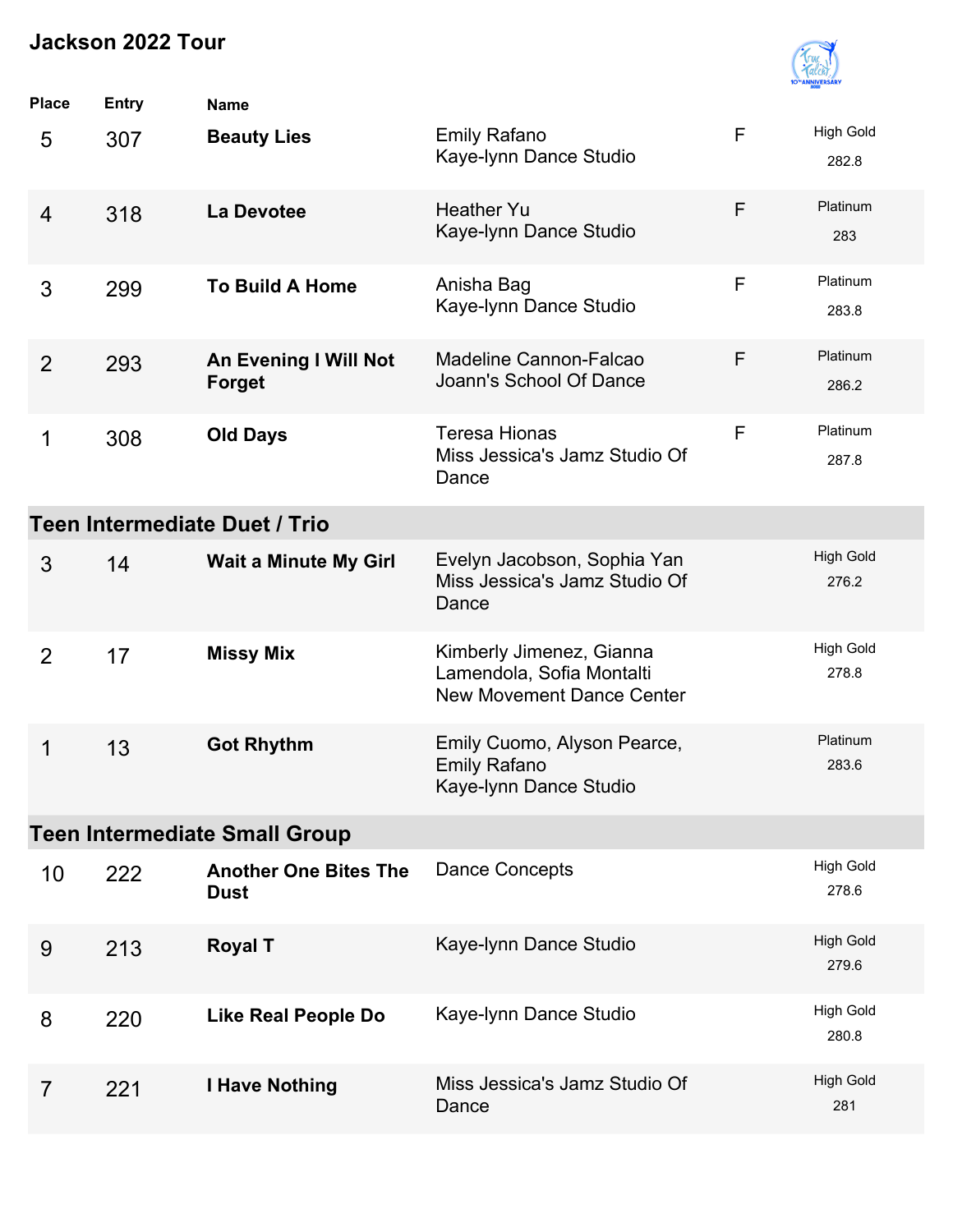

| <b>Place</b>   | <b>Entry</b>                         | <b>Name</b>                |                                              |   |                           |  |  |
|----------------|--------------------------------------|----------------------------|----------------------------------------------|---|---------------------------|--|--|
| 6              | 185                                  | <b>Call Of Duty</b>        | Joann's School Of Dance                      |   | Platinum<br>283.2         |  |  |
| 5              | 187                                  | <b>You Don't Know Me</b>   | Kaye-Iynn Dance Studio                       |   | Platinum<br>283.4         |  |  |
| 4              | 191                                  | Beggin'                    | Kaye-Iynn Dance Studio                       |   | Platinum<br>284           |  |  |
| 3              | 225                                  | <b>Only Love</b>           | Kaye-Iynn Dance Studio                       |   | Platinum<br>284.2         |  |  |
| $\overline{2}$ | 231                                  | <b>Dreams</b>              | Kaye-Iynn Dance Studio                       |   | Platinum<br>284.6         |  |  |
| 1              | 205                                  | <b>All That Jazz</b>       | <b>New Movement Dance Center</b>             |   | Platinum<br>286.8         |  |  |
|                | <b>Teen Intermediate Large Group</b> |                            |                                              |   |                           |  |  |
| 5              | 203                                  | <b>Rain Dance</b>          | Joann's School Of Dance                      |   | <b>High Gold</b><br>275   |  |  |
| 4              | 208                                  | <b>Doomed</b>              | Joann's School Of Dance                      |   | <b>High Gold</b><br>276   |  |  |
| 3              | 199                                  | <b>Post That</b>           | Joann's School Of Dance                      |   | <b>High Gold</b><br>278.4 |  |  |
| $\overline{2}$ | 189                                  | <b>NDA</b>                 | Joann's School Of Dance                      |   | Platinum<br>283.6         |  |  |
| 1              | 193                                  | <b>Subway Surfers</b>      | Joann's School Of Dance                      |   | Platinum<br>284.2         |  |  |
|                | <b>Senior Intermediate Solo</b>      |                            |                                              |   |                           |  |  |
| 5              | 168                                  | <b>Angels By The Wings</b> | Sanjana Srinivasan<br>Kaye-Iynn Dance Studio | F | <b>High Gold</b><br>281.6 |  |  |
| 4              | 166                                  | <b>Hit The Road</b>        | Zeinah Ishmael<br>Joann's School Of Dance    | F | <b>High Gold</b><br>282.2 |  |  |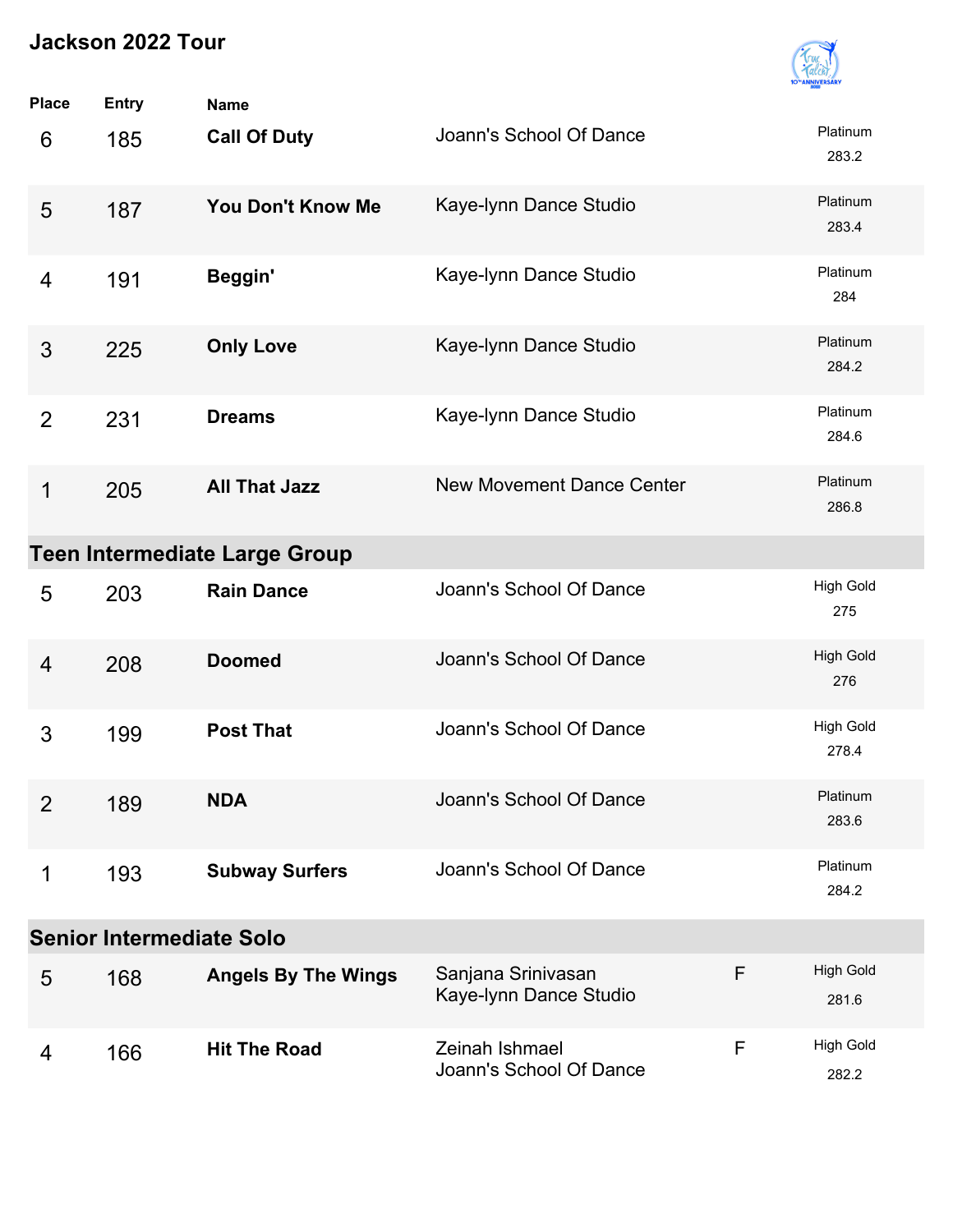

| <b>Place</b>   | Entry                       | <b>Name</b>                                          |                                                              |              |                           |
|----------------|-----------------------------|------------------------------------------------------|--------------------------------------------------------------|--------------|---------------------------|
| 3              | 164                         | <b>Can't Help Falling In</b><br><b>Love With You</b> | <b>Emily Hehir</b><br><b>Dance Concepts</b>                  | F            | <b>High Gold</b><br>282.8 |
| $\overline{2}$ | 167                         | Covergirl                                            | <b>Tiffany Suarez</b><br>Howell Academy Of Dance             | F            | Platinum<br>284.2         |
| 1              | 165                         | <b>He's A Dream</b>                                  | <b>Alyson Pearce</b><br>Kaye-Iynn Dance Studio               | F            | Platinum<br>284.6         |
|                | <b>Petite Advanced Solo</b> |                                                      |                                                              |              |                           |
| 1              | 47                          | <b>Make Em Laugh</b>                                 | <b>Chrissy Hudak</b><br>Broadway On Main                     | F            | <b>High Gold</b><br>278   |
|                | <b>Junior Advanced Solo</b> |                                                      |                                                              |              |                           |
| 10             | 104                         | <b>Professional</b>                                  | Sophia Palenbaum<br>Dancin On The Edge                       | F            | Platinum<br>285.2         |
| 9              | 102                         | <b>False Alarm</b>                                   | <b>Lily Cook</b><br>Broadway On Main                         | $\mathsf F$  | Platinum<br>285.2         |
| 8              | 121                         | <b>Hold On To Me</b>                                 | <b>Bella Voza</b><br>Dancin On The Edge                      | F            | Platinum<br>285.6         |
| $\overline{7}$ | 107                         | Fame                                                 | Angelina Dilollo<br><b>Woodbridge School Of Dance</b>        | F            | Platinum<br>287           |
| 6              | 108                         | <b>No Rights No Wrongs</b>                           | Isabella Guerriero<br><b>Woodbridge School Of Dance</b>      | F            | Platinum<br>287.6         |
| 5              | 122                         | <b>Something New</b>                                 | Seychelle Gilzean Colon<br><b>Woodbridge School Of Dance</b> | $\mathsf F$  | Platinum<br>287.6         |
| $\overline{4}$ | 99                          | You Will Be Found                                    | Gabriella Decarlo<br>Dancin On The Edge                      | F            | Platinum<br>288.8         |
| 3              | 120                         | Lay Me Down                                          | Mia Hillis<br>Dancin On The Edge                             | F            | Platinum<br>289.4         |
| $\overline{2}$ | 101                         | <b>Control</b>                                       | <b>Kennedy Faust</b><br><b>New Movement Dance Center</b>     | $\mathsf{F}$ | Platinum<br>290           |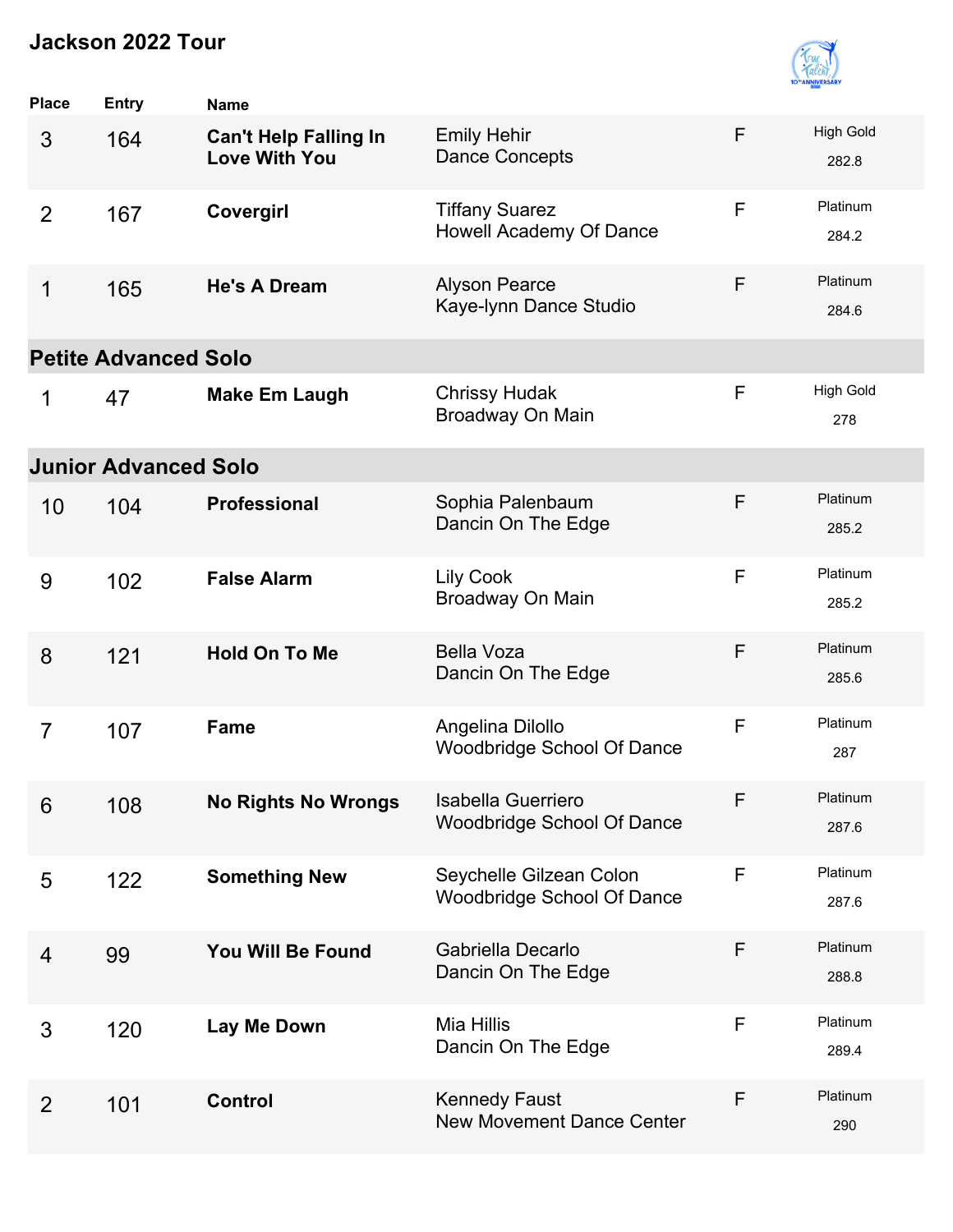

| <b>Place</b>   | <b>Entry</b> | <b>Name</b>                                       |                                                                                               |             |                           |
|----------------|--------------|---------------------------------------------------|-----------------------------------------------------------------------------------------------|-------------|---------------------------|
| 1              | 123          | <b>Rock And Roll Part 2 -</b><br><b>The Joker</b> | <b>BellaSofia Ortiz</b><br><b>Woodbridge School Of Dance</b>                                  | $\mathsf F$ | Platinum<br>291.8         |
|                |              | <b>Junior Advanced Duet / Trio</b>                |                                                                                               |             |                           |
| 8              | 22           | <b>Cover Me In Sunshine</b>                       | Abigail Mccabe, Amanda Mccabe<br>Broadway On Main                                             |             | <b>High Gold</b><br>276.2 |
| $\overline{7}$ | 21           | <b>Bounce</b>                                     | Arianna Maiello, Alexandra<br>Melchiorri<br>Dancin On The Edge                                |             | <b>High Gold</b><br>276.8 |
| 6              | 25           | <b>Who You Are</b>                                | Lily Cook, Promise Myres<br>Broadway On Main                                                  |             | <b>High Gold</b><br>277.4 |
| 5              | 24           | <b>Slay</b>                                       | Gabriella Decarlo, Gracie Picone<br>Dancin On The Edge                                        |             | Platinum<br>285.6         |
| $\overline{4}$ | 26           | You Me And The Beat                               | BellaSofia Ortiz, Francheska<br>Rodriguez<br><b>Woodbridge School Of Dance</b>                |             | Platinum<br>286.8         |
| 3              | 23           | <b>Sally Walker</b>                               | Kennedy Faust, Aubrie Harvey,<br><b>Isabella Mattioli</b><br><b>New Movement Dance Center</b> |             | Platinum<br>287.6         |
| $\overline{2}$ | 20           | <b>Somewhere Only We</b><br><b>Know</b>           | Autumn Addie, Kayla Smith<br><b>Woodbridge School Of Dance</b>                                |             | Platinum<br>288.4         |
| 1              | 31           | <b>Unbreakable</b>                                | Kennedy Faust, Pj Rueck<br><b>New Movement Dance Center</b>                                   |             | Platinum<br>290           |
|                |              | <b>Junior Advanced Small Group</b>                |                                                                                               |             |                           |
| 6              | 269          | Do Your Thing                                     | Dancin On The Edge                                                                            |             | <b>High Gold</b><br>274.8 |
| 5              | 268          | <b>Sing Sing</b>                                  | Dancin On The Edge                                                                            |             | <b>High Gold</b><br>276   |
| 4              | 270          | The Way You Make Me<br>Feel                       | <b>New Movement Dance Center</b>                                                              |             | <b>High Gold</b><br>282.6 |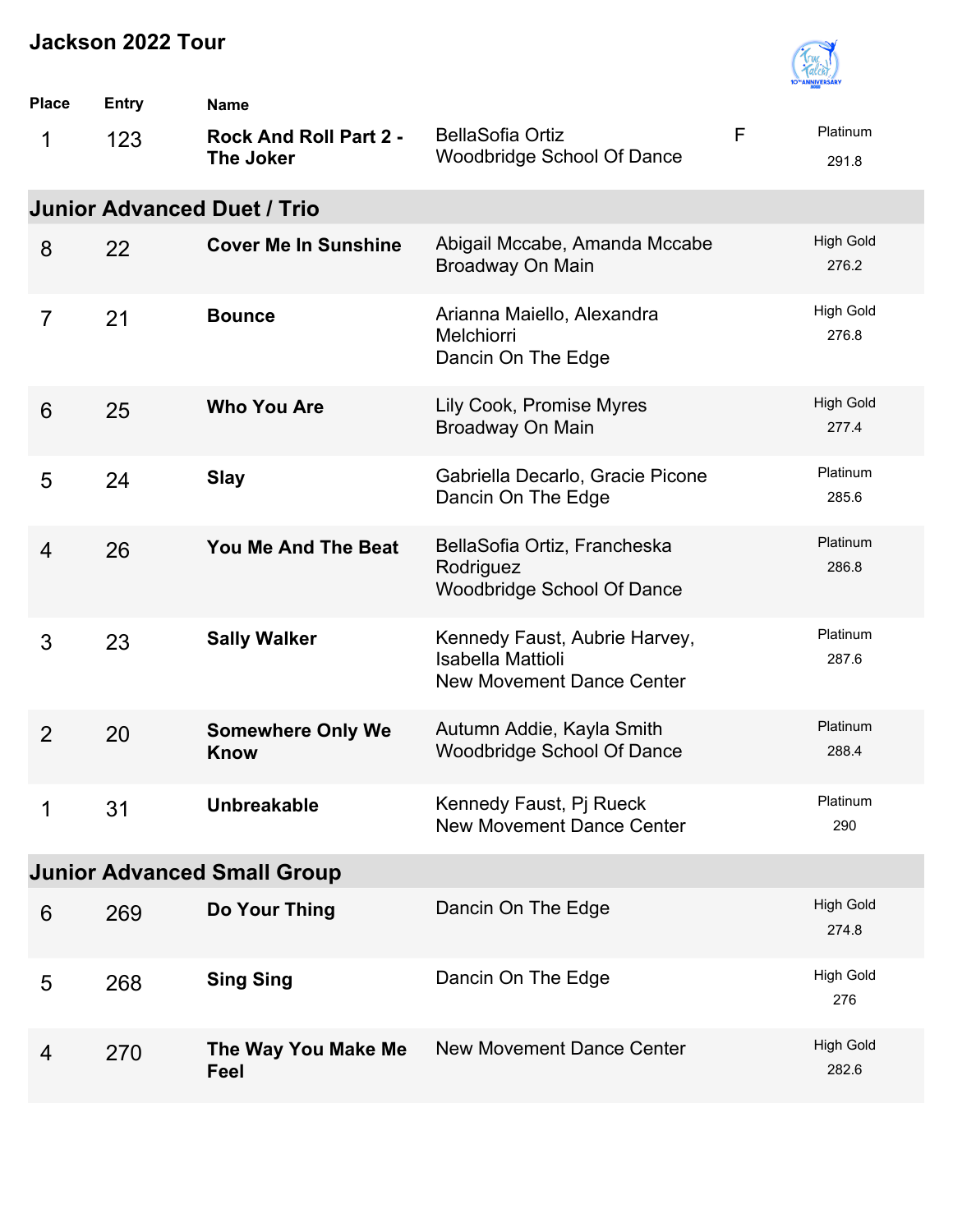

| <b>Place</b>    | <b>Entry</b>              | <b>Name</b>                                        |                                             |   |                           |
|-----------------|---------------------------|----------------------------------------------------|---------------------------------------------|---|---------------------------|
| 3               | 275                       | <b>Kill The Lights</b>                             | Woodbridge School Of Dance                  |   | Platinum<br>283.6         |
| $\overline{2}$  | 271                       | <b>Bad Man</b>                                     | Woodbridge School Of Dance                  |   | Platinum<br>284.4         |
| 1               | 267                       | <b>Iris</b>                                        | Woodbridge School Of Dance                  |   | Platinum<br>286.2         |
|                 |                           | <b>Junior Advanced Large Group</b>                 |                                             |   |                           |
| 8               | 155                       | <b>Werk</b>                                        | Dancin On The Edge                          |   | <b>High Gold</b><br>279   |
| $\overline{7}$  | 149                       | <b>Sister Act</b>                                  | <b>Woodbridge School Of Dance</b>           |   | <b>High Gold</b><br>280.2 |
| $6\phantom{1}6$ | 175                       | <b>Pop Divas</b>                                   | Broadway On Main                            |   | <b>High Gold</b><br>281.6 |
| 5               | 154                       | <b>Fearless</b>                                    | Woodbridge School Of Dance                  |   | <b>High Gold</b><br>281.6 |
| $\overline{4}$  | 159                       | <b>Fly Away</b>                                    | Dancin On The Edge                          |   | <b>High Gold</b><br>282   |
| 3               | 150                       | <b>Shake Your Groove</b><br><b>Thing</b>           | Dancin On The Edge                          |   | Platinum<br>283           |
| $\overline{2}$  | 158                       | Din Da Da                                          | Woodbridge School Of Dance                  |   | Platinum<br>284.8         |
| 1               | 162                       | <b>Black And White</b>                             | Woodbridge School Of Dance                  |   | Platinum<br>285.4         |
|                 | <b>Teen Advanced Solo</b> |                                                    |                                             |   |                           |
| 10              | 335                       | Godspeed                                           | <b>Cristian Louro</b><br>Dancin On The Edge | M | Platinum<br>289.6         |
| 9               | 345                       | <b>Everybody Wants To</b><br><b>Rule The World</b> | Kaitlyn Zubrzycki<br>Dancin On The Edge     | F | Platinum<br>289.8         |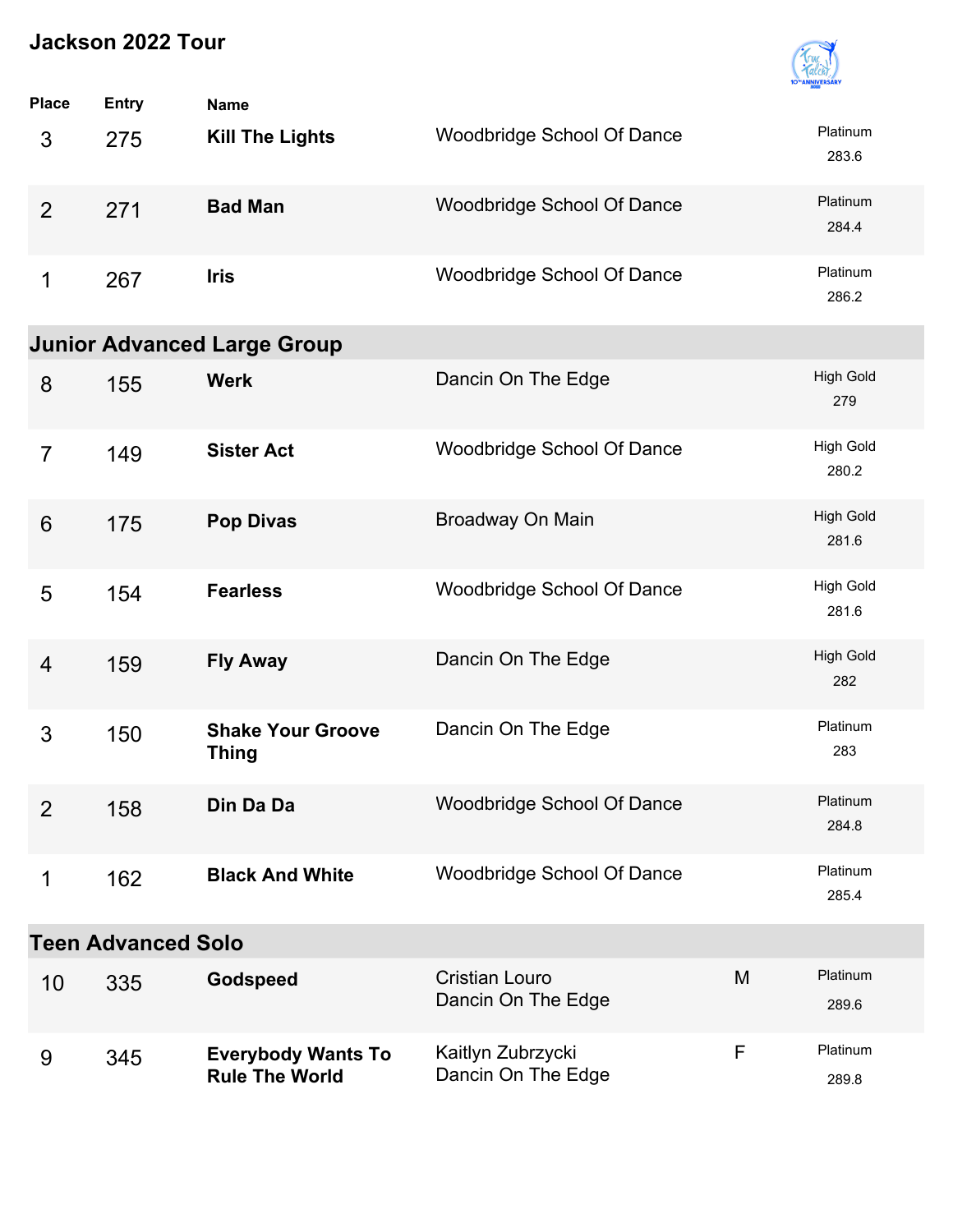

| <b>Place</b>   | <b>Entry</b> | <b>Name</b>                       |                                                                        |   |                        |
|----------------|--------------|-----------------------------------|------------------------------------------------------------------------|---|------------------------|
| 8              | 372          | <b>Read Receipts</b>              | Elias Hiraldo<br><b>Woodbridge School Of Dance</b>                     | M | Platinum<br>291.4      |
| $\overline{7}$ | 363          | <b>Aint No Sunshine</b>           | <b>Mathieu Deoleo</b><br><b>Woodbridge School Of Dance</b>             | M | Platinum<br>292        |
| 6              | 366          | <b>Creep</b>                      | Kailynn Knappenberger<br>Woodbridge School Of Dance                    | F | Platinum<br>292.6      |
| 5              | 332          | <b>III Never Go Away</b>          | Emma Terrell<br><b>Woodbridge School Of Dance</b>                      | F | Platinum<br>293        |
| $\overline{4}$ | 369          | <b>Maverick</b>                   | Roxanne Ratuszniak<br><b>Woodbridge School Of Dance</b>                | F | Platinum<br>293        |
| 3              | 364          | <b>Everything I Wanted</b>        | Arianna Angel<br><b>Woodbridge School Of Dance</b>                     | F | Platinum<br>293.2      |
| $\overline{2}$ | 342          | <b>With You</b>                   | Daleanna Corretjer<br><b>Woodbridge School Of Dance</b>                | F | True Platinum<br>295.2 |
| 1              | 360          | <b>Empire State Of Mind</b>       | Makayla Muniz<br><b>Woodbridge School Of Dance</b>                     | F | True Platinum<br>296   |
|                |              | <b>Teen Advanced Duet / Trio</b>  |                                                                        |   |                        |
| 10             | 38           | <b>Swing Set</b>                  | Kaylee Martin, Allison Suler<br><b>New Movement Dance Center</b>       |   | Platinum<br>285.6      |
| 9              | 28           | <b>Boyz</b>                       | Samantha Babbino, Viola Babbino,<br>Gabi Truisi<br>Dancin On The Edge  |   | Platinum<br>287.8      |
| 8              | 41           | <b>House Of The Rising</b><br>Sun | Cristian Louro, Alyssa Scaramuzzo<br>Dancin On The Edge                |   | Platinum<br>288.2      |
| $\overline{7}$ | 30           | <b>Two Birds</b>                  | Emma Terrell, Julia Grace Terrell<br><b>Woodbridge School Of Dance</b> |   | Platinum<br>289.2      |
| 6              | 37           | <b>You Are The Reason</b>         | Bella Dembski, Gianna Dembski<br>Dancin On The Edge                    |   | Platinum<br>289.6      |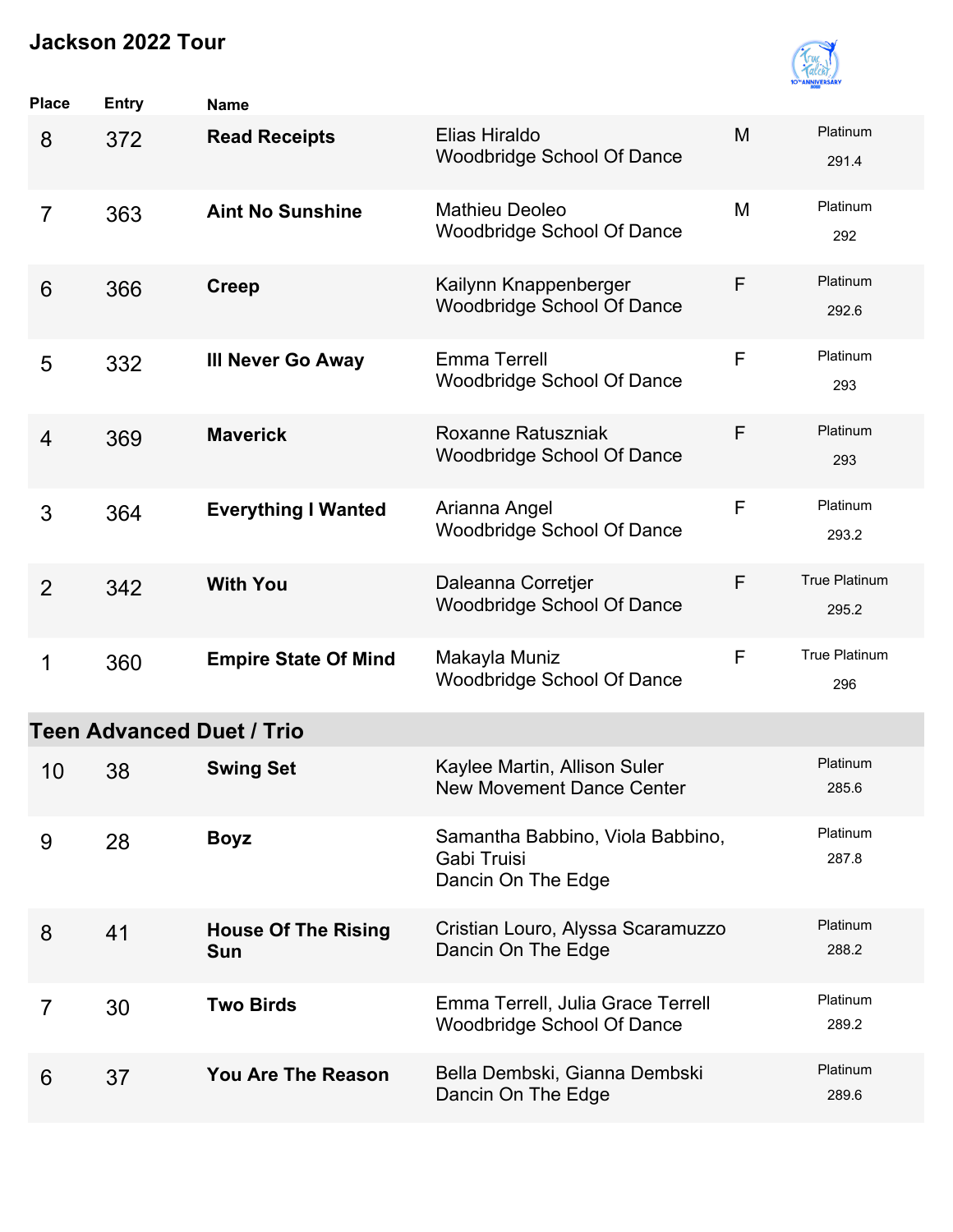

| <b>Place</b>   | <b>Entry</b> | <b>Name</b>                      |                                                                            |                             |
|----------------|--------------|----------------------------------|----------------------------------------------------------------------------|-----------------------------|
| 5              | 39           | <b>Stepsister's Lament</b>       | Daniella Bechtold, Camryn<br>Lottmann<br>Woodbridge School Of Dance        | Platinum<br>289.6           |
| $\overline{4}$ | 32           | Home                             | Samantha Babbino, Viola Babbino<br>Dancin On The Edge                      | Platinum<br>289.6           |
| 3              | 42           | <b>Werk Baby</b>                 | Daleanna Corretjer, Mathieu<br>Deoleo<br><b>Woodbridge School Of Dance</b> | Platinum<br>291.8           |
| $\overline{2}$ | 43           | <b>Stand By Me</b>               | Adriana Hiraldo, Elias Hiraldo<br><b>Woodbridge School Of Dance</b>        | Platinum<br>293.2           |
| 1              | 36           | <b>The Chain</b>                 | Makayla Muniz, Julia Grace Terrell<br><b>Woodbridge School Of Dance</b>    | <b>True Platinum</b><br>295 |
|                |              | <b>Teen Advanced Small Group</b> |                                                                            |                             |
| 10             | 217          | <b>Leave Your Hat On</b>         | <b>New Movement Dance Center</b>                                           | <b>High Gold</b><br>281.8   |
| 9              | 210          | <b>One More Round</b>            | <b>Woodbridge School Of Dance</b>                                          | Platinum<br>285.4           |
| 8              | 212          | <b>When We're Older</b>          | Dancin On The Edge                                                         | Platinum<br>286.2           |
| $\overline{7}$ | 196          | <b>Days Like This</b>            | <b>New Movement Dance Center</b>                                           | Platinum<br>286.6           |
| 6              | 206          | <b>Come Alive</b>                | <b>Woodbridge School Of Dance</b>                                          | Platinum<br>286.8           |
| 5              | 214          | <b>Phantom</b>                   | <b>Woodbridge School Of Dance</b>                                          | Platinum<br>289             |
| 4              | 200          | <b>The Moment I Said It</b>      | Dancin On The Edge                                                         | Platinum<br>289.4           |
| 3              | 198          | <b>My Flock</b>                  | <b>Woodbridge School Of Dance</b>                                          | Platinum<br>294             |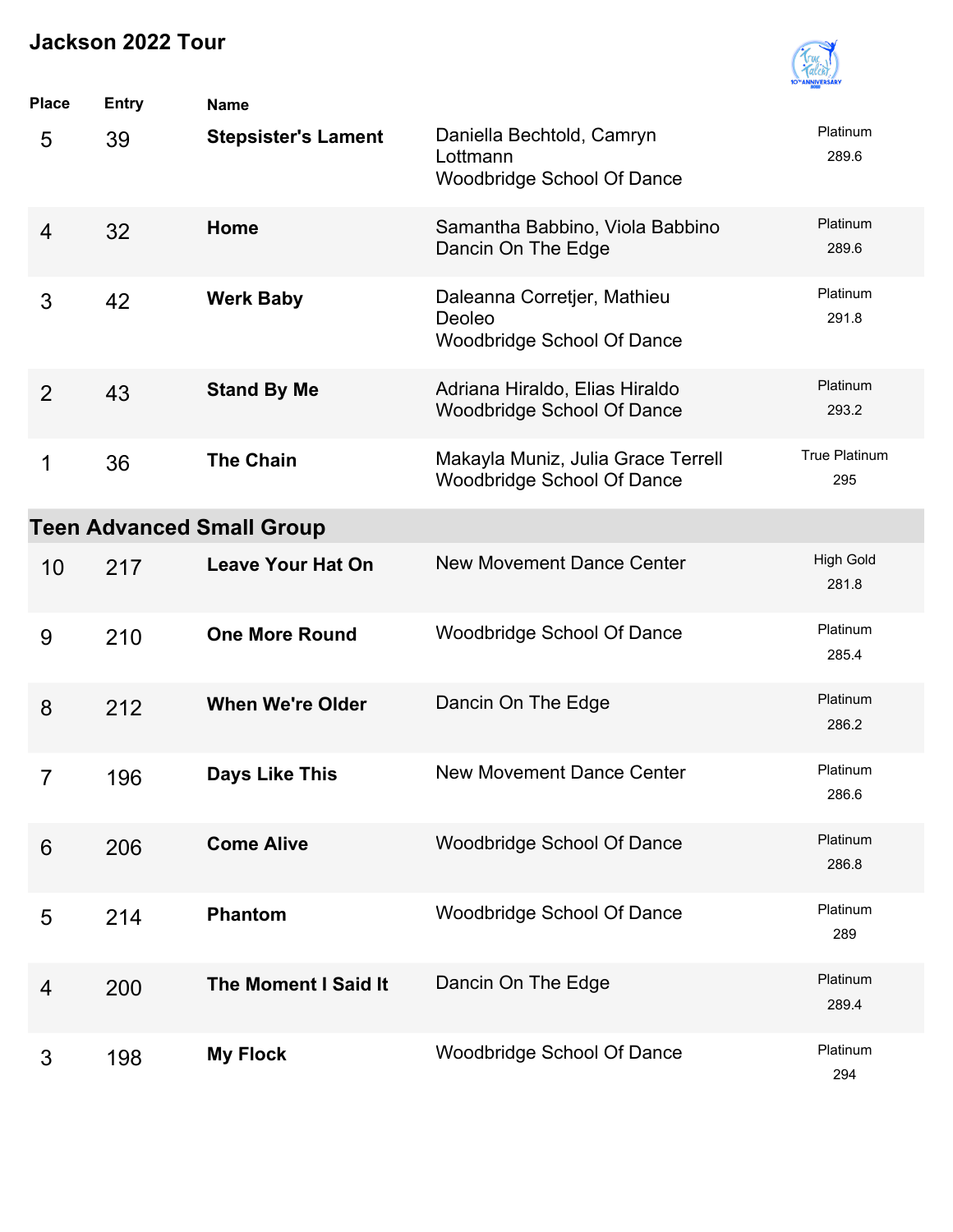

| <b>Place</b>                    | <b>Entry</b> | <b>Name</b>                      |                            |                           |  |  |
|---------------------------------|--------------|----------------------------------|----------------------------|---------------------------|--|--|
| 2                               | 211          | It Will Be Alright               | Woodbridge School Of Dance | Platinum<br>294           |  |  |
| 1                               | 204          | <b>Valerie</b>                   | Woodbridge School Of Dance | Platinum<br>294.4         |  |  |
|                                 |              | <b>Teen Advanced Large Group</b> |                            |                           |  |  |
| 10                              | 82           | <b>Hit The Road Jack</b>         | Dancin On The Edge         | Platinum<br>291           |  |  |
| 9                               | 192          | Quiet                            | Woodbridge School Of Dance | Platinum<br>291.2         |  |  |
| 8                               | 98           | <b>River</b>                     | Dancin On The Edge         | Platinum<br>291.4         |  |  |
| $\overline{7}$                  | 224          | <b>Be Somebody</b>               | Woodbridge School Of Dance | Platinum<br>292           |  |  |
| 6                               | 188          | <b>Indiana Jones</b>             | Woodbridge School Of Dance | Platinum<br>292.4         |  |  |
| 5                               | 91           | <b>Feelin' Whitney</b>           | Dancin On The Edge         | Platinum<br>292.8         |  |  |
| 4                               | 232          | In Da Ghetto                     | Woodbridge School Of Dance | Platinum<br>293.4         |  |  |
| 3                               | 195          | <b>Tainted Love</b>              | Woodbridge School Of Dance | True Platinum<br>295.4    |  |  |
| 2                               | 219          | <b>Give And Take</b>             | Woodbridge School Of Dance | True Platinum<br>295.4    |  |  |
| 1                               | 228          | <b>Shoeless Joe</b>              | Woodbridge School Of Dance | True Platinum<br>296.2    |  |  |
| <b>Teen Advanced Production</b> |              |                                  |                            |                           |  |  |
| $\overline{2}$                  | 61           | <b>Honey I'm Good</b>            | Dancin On The Edge         | <b>High Gold</b><br>282.8 |  |  |
| 1                               | 55           | <b>Mr Worldwide</b>              | Dancin On The Edge         | Platinum<br>284.8         |  |  |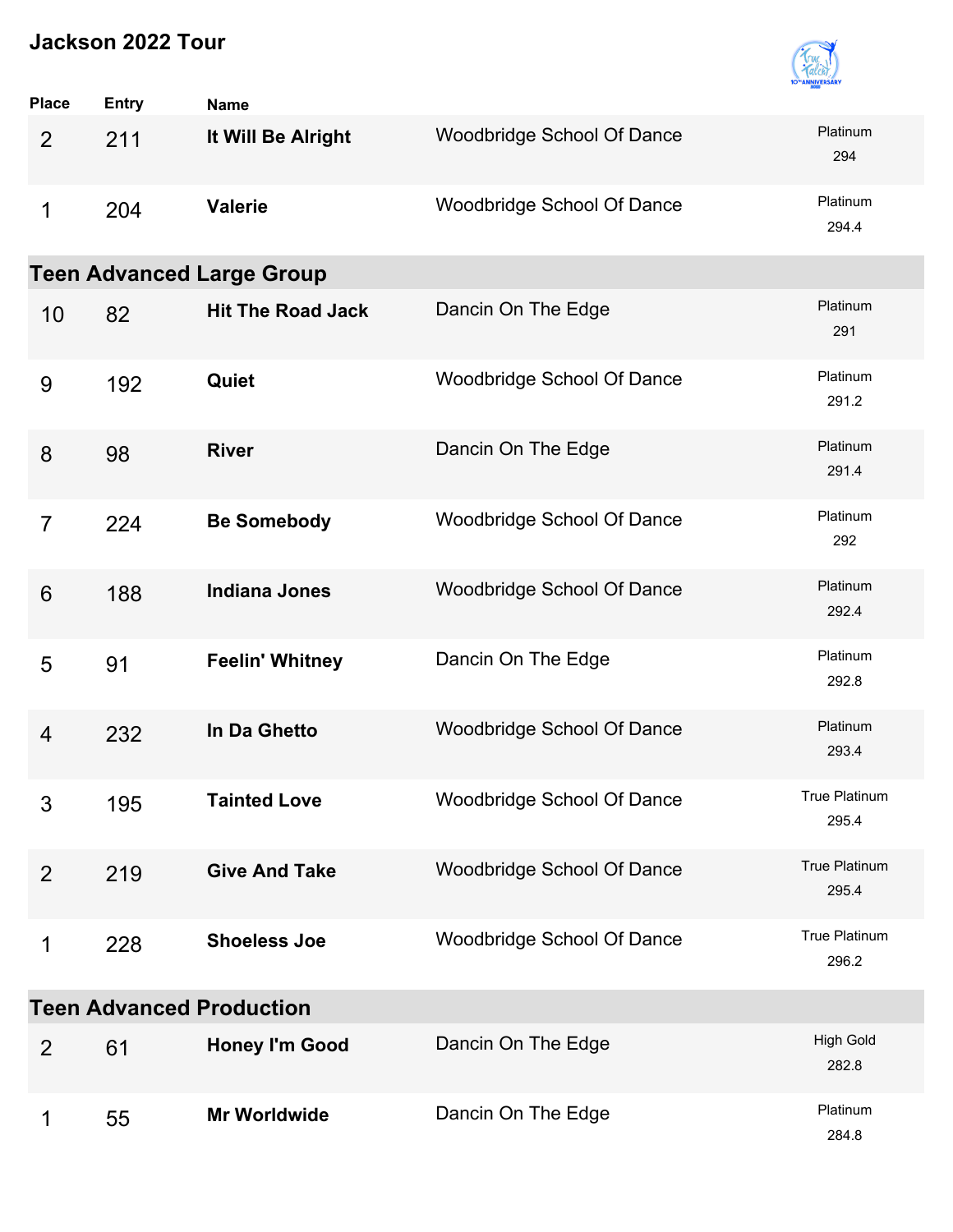

| <b>Place</b>                       | <b>Entry</b> | <b>Name</b>                                   |                                                                 |              |                         |  |  |
|------------------------------------|--------------|-----------------------------------------------|-----------------------------------------------------------------|--------------|-------------------------|--|--|
| <b>Senior Advanced Solo</b>        |              |                                               |                                                                 |              |                         |  |  |
| 9                                  | 174          | <b>Disconnected</b>                           | <b>Alexis Scocco</b><br>Dancin On The Edge                      | F            | Platinum<br>285.6       |  |  |
| 8                                  | 172          | <b>An Evening I Will Not</b><br><b>Forget</b> | Ava Valesi<br>Dancin On The Edge                                | F            | Platinum<br>287.6       |  |  |
| $\overline{7}$                     | 171          | <b>Biblical</b>                               | <b>Jillian Ritter</b><br>Dancin On The Edge                     | F            | Platinum<br>288.6       |  |  |
| 6                                  | 182          | <b>The Rose</b>                               | Gianna Dembski<br>Dancin On The Edge                            | $\mathsf{F}$ | Platinum<br>289.4       |  |  |
| 5                                  | 40           | <b>Daughter</b>                               | Samantha Babbino<br>Dancin On The Edge                          | F            | Platinum<br>289.6       |  |  |
| 4                                  | 173          | <b>Doomed</b>                                 | Treana Seegobin<br>Dancin On The Edge                           | $\mathsf{F}$ | Platinum<br>290.6       |  |  |
| 3                                  | 180          | <b>Another Day Of Sun</b>                     | Adriana Hiraldo<br><b>Woodbridge School Of Dance</b>            | F            | Platinum<br>291.8       |  |  |
| 2                                  | 174A         | <b>To Be Alone</b>                            | Leah O'connell<br>Broadway On Main                              | F            | Platinum<br>293.2       |  |  |
| 1                                  | 179          | <b>No Easy Way Down</b>                       | <b>Julia Grace Terrell</b><br><b>Woodbridge School Of Dance</b> | F            | Platinum<br>294         |  |  |
| <b>Senior Advanced Duet / Trio</b> |              |                                               |                                                                 |              |                         |  |  |
| 1                                  | 45           | Leave A Light On                              | Gianna Dembski, Alexis Scocco<br>Dancin On The Edge             |              | Platinum<br>290.4       |  |  |
| <b>Senior Advanced Small Group</b> |              |                                               |                                                                 |              |                         |  |  |
| 1                                  | 116          | <b>Our World It Fell So</b><br>Quietly        | Dancin On The Edge                                              |              | Platinum<br>292.2       |  |  |
| <b>Petite Novice Solo</b>          |              |                                               |                                                                 |              |                         |  |  |
| 9                                  | 133          | Human                                         | Addyson Peterson<br>Broadway On Main                            | F            | <b>High Gold</b><br>276 |  |  |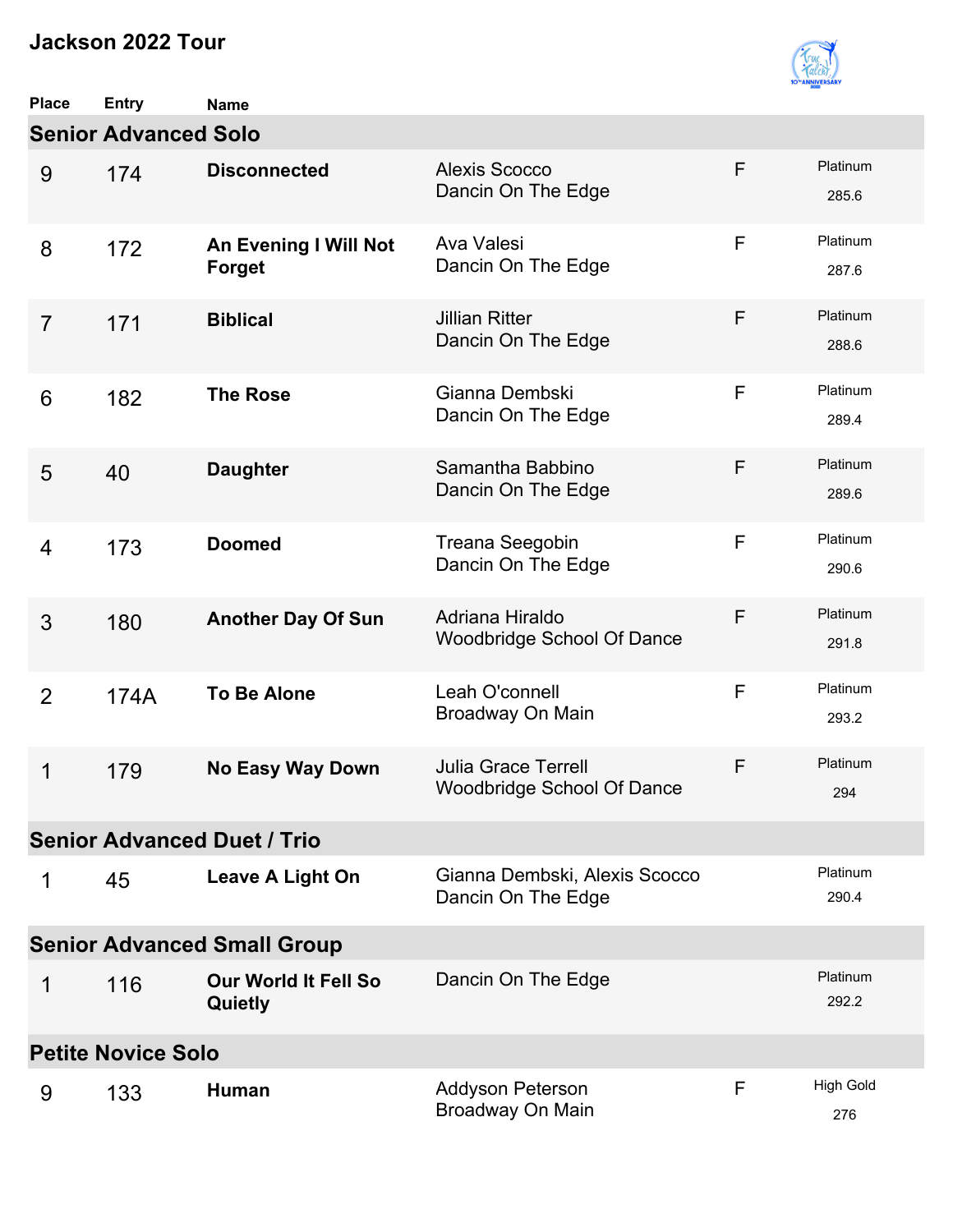

| <b>Place</b>   | <b>Entry</b>                     | <b>Name</b>                      |                                                                                     |              |                           |
|----------------|----------------------------------|----------------------------------|-------------------------------------------------------------------------------------|--------------|---------------------------|
| 8              | 128                              | <b>Queen Bee</b>                 | Layla Myres<br>Broadway On Main                                                     | F            | <b>High Gold</b><br>276   |
| $\overline{7}$ | 130                              | <b>Attention</b>                 | Gabriella Grippo<br><b>Howell Academy Of Dance</b>                                  | F            | <b>High Gold</b><br>276.8 |
| 6              | 131                              | <b>Watch Me</b>                  | <b>Francesca Calabrese</b><br><b>Woodbridge School Of Dance</b>                     | F            | <b>High Gold</b><br>277.6 |
| 5              | 132                              | <b>Sweet Child Of Mine</b>       | Alecia D'agostino<br>Miss Jessica's Jamz Studio Of<br>Dance                         | $\mathsf{F}$ | <b>High Gold</b><br>277.8 |
| $\overline{4}$ | 127                              | Goodnight                        | <b>Anabelle Keremes</b><br><b>Woodbridge School Of Dance</b>                        | F            | <b>High Gold</b><br>279   |
| 3              | 126                              | <b>Happy Happiness</b>           | Viviana Oliveira<br>Woodbridge School Of Dance                                      | F            | <b>High Gold</b><br>279.8 |
| 2              | 125                              | <b>Microphone</b>                | Summer Lavigne<br>Kaye-Iynn Dance Studio                                            | F            | <b>High Gold</b><br>282   |
| 1              | 129                              | <b>Something To Dance</b><br>For | <b>Alyssa Scullion</b><br><b>Woodbridge School Of Dance</b>                         | F            | <b>High Gold</b><br>282.4 |
|                | <b>Petite Novice Duet / Trio</b> |                                  |                                                                                     |              |                           |
| 6              | 141                              | <b>Made To Fly</b>               | Ava Bassig, Abigayle Brenowitz,<br>Sabrina Shargorodsky<br>Dancin On The Edge       |              | <b>High Gold</b><br>275.6 |
| 5              | 140                              | <b>Abc</b>                       | Ayla Athishay, Sophia Capulin,<br>Maya Lizairre<br><b>New Movement Dance Center</b> |              | <b>High Gold</b><br>275.8 |
| 4              | 146                              | <b>Born To Entertain</b>         | Lily Flanzbaum, April Kromphold<br><b>Woodbridge School Of Dance</b>                |              | <b>High Gold</b><br>277.2 |
| 3              | 145                              | <b>Clueless</b>                  | Makenna Innis, Ivy Woltering<br>Howell Academy Of Dance                             |              | <b>High Gold</b><br>281.4 |
| $\overline{2}$ | 139                              | <b>Power Of Two</b>              | Aria Katsnelson, Mila Katsnelson<br>Kaye-Iynn Dance Studio                          |              | Platinum<br>284.4         |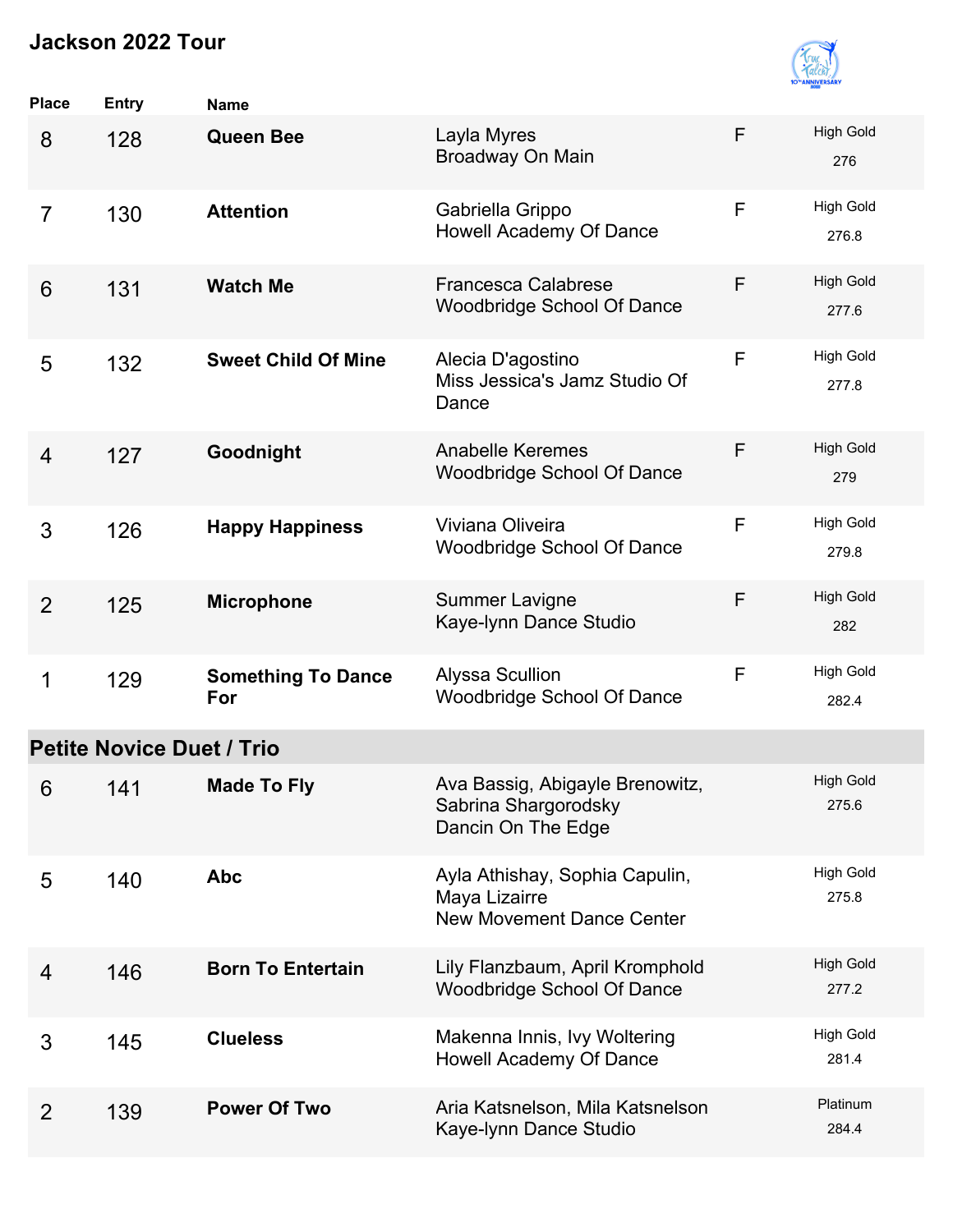

| <b>Place</b>   | <b>Entry</b>                     | <b>Name</b>                            |                                                                             |                           |  |  |  |  |  |
|----------------|----------------------------------|----------------------------------------|-----------------------------------------------------------------------------|---------------------------|--|--|--|--|--|
| 1              | 142                              | <b>Better Together</b>                 | Kelsey Cibelli, Olivia Wahler,<br>Victoria Wahler<br>Kaye-Iynn Dance Studio | Platinum<br>284.6         |  |  |  |  |  |
|                | <b>Petite Novice Small Group</b> |                                        |                                                                             |                           |  |  |  |  |  |
| 6              | 278                              | <b>Forever Your Girl</b>               | Miss Jessica's Jamz Studio Of<br>Dance                                      | <b>High Gold</b><br>273.2 |  |  |  |  |  |
| 5              | 282                              | <b>Party's Just Begun</b>              | Miss Jessica's Jamz Studio Of<br>Dance                                      | <b>High Gold</b><br>273.4 |  |  |  |  |  |
| $\overline{4}$ | 274                              | <b>Bitter Sweet</b><br><b>Symphony</b> | Miss Jessica's Jamz Studio Of<br>Dance                                      | <b>High Gold</b><br>274   |  |  |  |  |  |
| 3              | 276                              | Life Is A Highway                      | <b>Woodbridge School Of Dance</b>                                           | <b>High Gold</b><br>276.8 |  |  |  |  |  |
| 2              | 283                              | I Don't Like Your<br><b>Girlfriend</b> | Dancin On The Edge                                                          | <b>High Gold</b><br>277   |  |  |  |  |  |
| 1              | 281                              | <b>Little Shop Of Horrors</b>          | Kaye-Iynn Dance Studio                                                      | <b>High Gold</b><br>279.4 |  |  |  |  |  |
|                |                                  | <b>Petite Novice Large Group</b>       |                                                                             |                           |  |  |  |  |  |
| 6              | 284                              | You'll Be In My Heart                  | <b>Woodbridge School Of Dance</b>                                           | <b>High Gold</b><br>277.2 |  |  |  |  |  |
| 5              | 273                              | Zip A Dee Doo Dah                      | Kaye-Iynn Dance Studio                                                      | High Gold<br>278.2        |  |  |  |  |  |
| 4              | 272                              | Roar                                   | Woodbridge School Of Dance                                                  | <b>High Gold</b><br>279   |  |  |  |  |  |
| 3              | 280                              | I'm Coming Out                         | Woodbridge School Of Dance                                                  | <b>High Gold</b><br>279.4 |  |  |  |  |  |
| $\overline{2}$ | 286                              | <b>Get Your Sparkle On</b>             | Kaye-Iynn Dance Studio                                                      | <b>High Gold</b><br>280.2 |  |  |  |  |  |
| 1              | 277                              | <b>Hey Girls</b>                       | Kaye-Iynn Dance Studio                                                      | <b>High Gold</b><br>280.2 |  |  |  |  |  |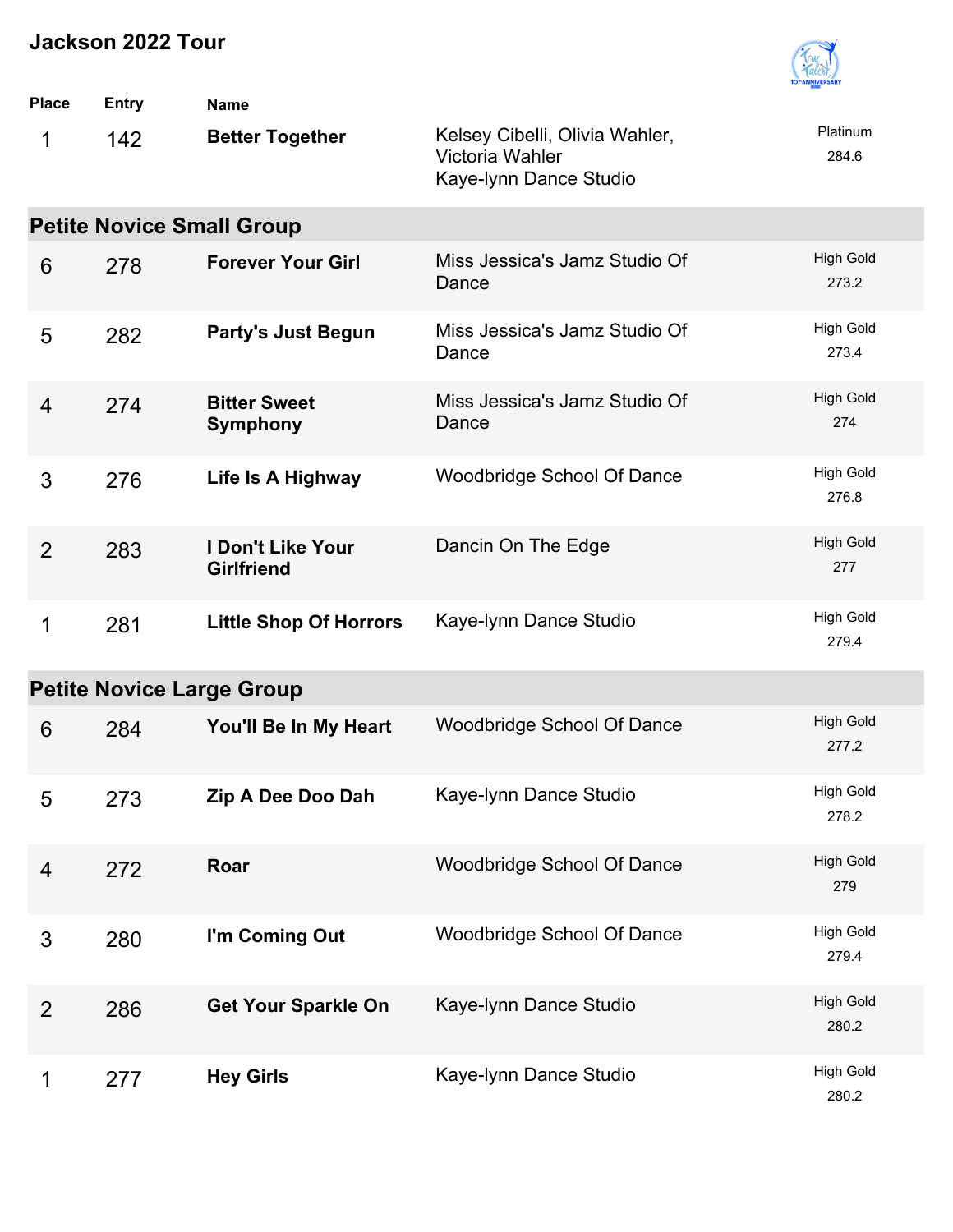

| <b>Place</b>                     | <b>Entry</b> | <b>Name</b>                                   |                                                           |   |                           |  |  |
|----------------------------------|--------------|-----------------------------------------------|-----------------------------------------------------------|---|---------------------------|--|--|
| <b>Junior Novice Solo</b>        |              |                                               |                                                           |   |                           |  |  |
| 5                                | 136          | <b>Sweet Adeline</b>                          | <b>Adeline Bozza</b><br>Howell Academy Of Dance           | F | <b>High Gold</b><br>275.4 |  |  |
| 4                                | 135          | On the floor                                  | Lydia Orne<br>Howell Academy Of Dance                     | F | <b>High Gold</b><br>277.2 |  |  |
| 3                                | 137          | <b>Once Upon a Dream</b>                      | <b>Kaitlyn Cairns</b><br><b>New Movement Dance Center</b> | F | <b>High Gold</b><br>278.6 |  |  |
| $\overline{2}$                   | 138          | <b>Something That I Want</b>                  | Sophia Sisto<br><b>New Movement Dance Center</b>          | F | <b>High Gold</b><br>279.8 |  |  |
| 1                                | 134          | <b>Turn The Beat Around</b>                   | Juliette Brown<br>Howell Academy Of Dance                 | F | <b>High Gold</b><br>282.6 |  |  |
|                                  |              | <b>Junior Novice Small Group</b>              |                                                           |   |                           |  |  |
| 5                                | 285          | Kaleidoscope                                  | Dance Concepts                                            |   | <b>High Gold</b><br>274.6 |  |  |
| 4                                | 181          | <b>Dreaming With A</b><br><b>Broken Heart</b> | Miss Jessica's Jamz Studio Of<br>Dance                    |   | <b>High Gold</b><br>276   |  |  |
| 3                                | 287          | <b>Beggin</b>                                 | <b>New Movement Dance Center</b>                          |   | <b>High Gold</b><br>276.4 |  |  |
| $\overline{2}$                   | 152          | <b>Fly Away</b>                               | Miss Jessica's Jamz Studio Of<br>Dance                    |   | <b>High Gold</b><br>276.6 |  |  |
| 1                                | 279          | <b>Coffee Shop</b>                            | <b>Dance Concepts</b>                                     |   | <b>High Gold</b><br>277.4 |  |  |
| <b>Junior Novice Large Group</b> |              |                                               |                                                           |   |                           |  |  |
| 2                                | 170          | <b>Candy Crush</b>                            | Joann's School Of Dance                                   |   | <b>High Gold</b><br>276.6 |  |  |
| 1                                | 160          | <b>Rainbow Connection</b>                     | Joann's School Of Dance                                   |   | <b>High Gold</b><br>279.4 |  |  |